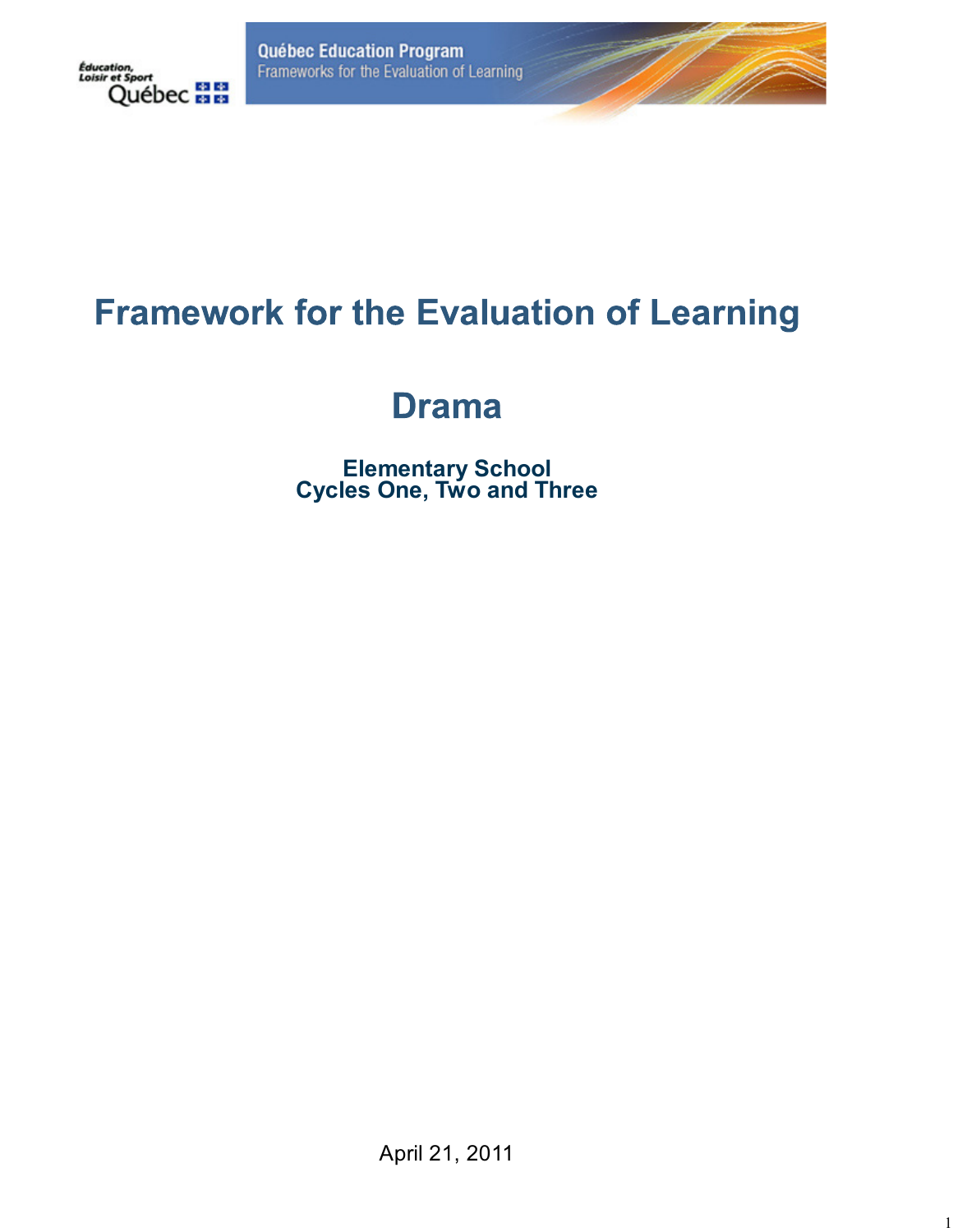## **Table of Contents**

| <b>Introduction</b>                                                        | 3 |
|----------------------------------------------------------------------------|---|
| To invent short scenes                                                     |   |
| To interpret short scenes                                                  | 4 |
| To appreciate dramatic works, personal productions and those of classmates | 4 |
| <b>Appendix 1</b>                                                          | 5 |
| <b>Appendix 2</b>                                                          | 5 |

### **Reproduction rights**

Educational institutions are authorized to reproduce this document in whole or in part. If copies are sold, the price must not exceed the cost of reproduction. This document is available at:

[ www7.mels.gouv.qc.ca/dc/evaluation/index\_en.php ]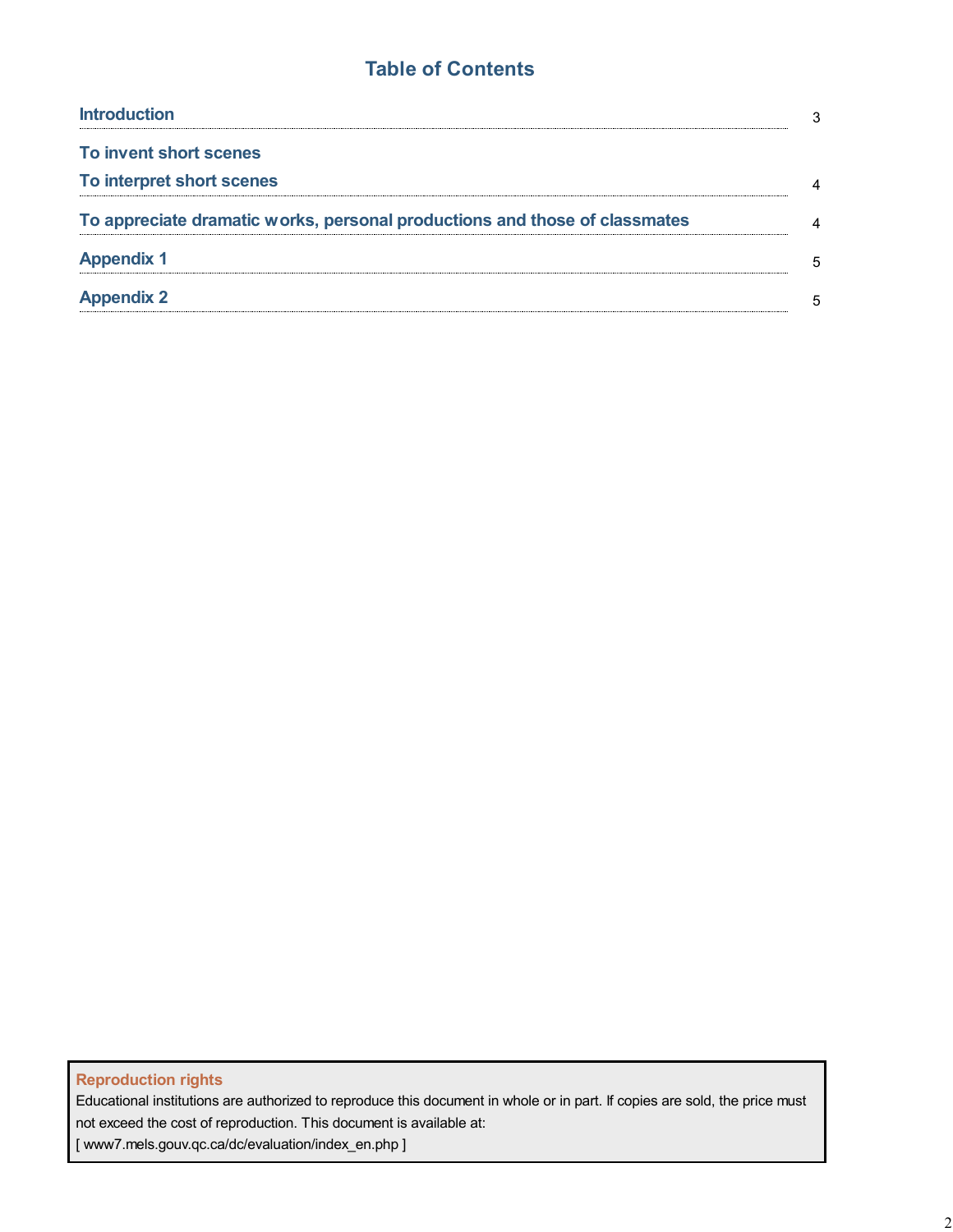# **Framework for the Evaluation of Learning**

#### **Introduction**

**Following the announcement of new orientations regarding the evaluation of student learning by the Minister of Education, Recreation and Sports, the** *Basic school regulation for preschool, elementary and secondary education* **has been amended to require that, as of July 1, 2011, evaluation be based on the** *Framework for the Evaluation of Learning* **produced for each program. These frameworks provide guidelines for the evaluation of learning specific to each subject in the Québec Education Program in order to determine students' results, which will be communicated in the provincial report card.**

#### **The role of knowledge in evaluation**

Knowledge is at the heart of student learning, since it provides the foundation for all school subjects. Knowledge gives students the means to reflect and to understand the world around them, and its acquisition is the first step in any learning process. Through the knowledge they acquire and through the connections they are able to make among different items of knowledge, students can develop an understanding of simple and complex concepts. Knowledge must therefore be acquired, understood, applied and used thoroughly. Evaluation must thus take place throughout the learning process to ensure proficient knowledge.

#### **Organization of the evaluation frameworks**

For each subject, the framework defines the criteria on which the student's results must be based. These evaluation criteria are based on the ones in the Québec Education Program.

The framework stipulates the weighting of the competencies that makes it possible to determine the subject marks to be recorded in the report card. Where applicable, it provides direct links to the *Progression of Learning* documents that give additional information on the learning specific to each subject in the Québec Education Program.

#### **The teacher's role in evaluation**

Section 19 of the *Education Act* stipulates that teachers are entitled "to select the means of evaluating the progress of students so as to examine and assess continually and periodically the needs and achievement of objectives of every student entrusted to [their] care." It is therefore up to teachers to choose the means of evaluating student learning.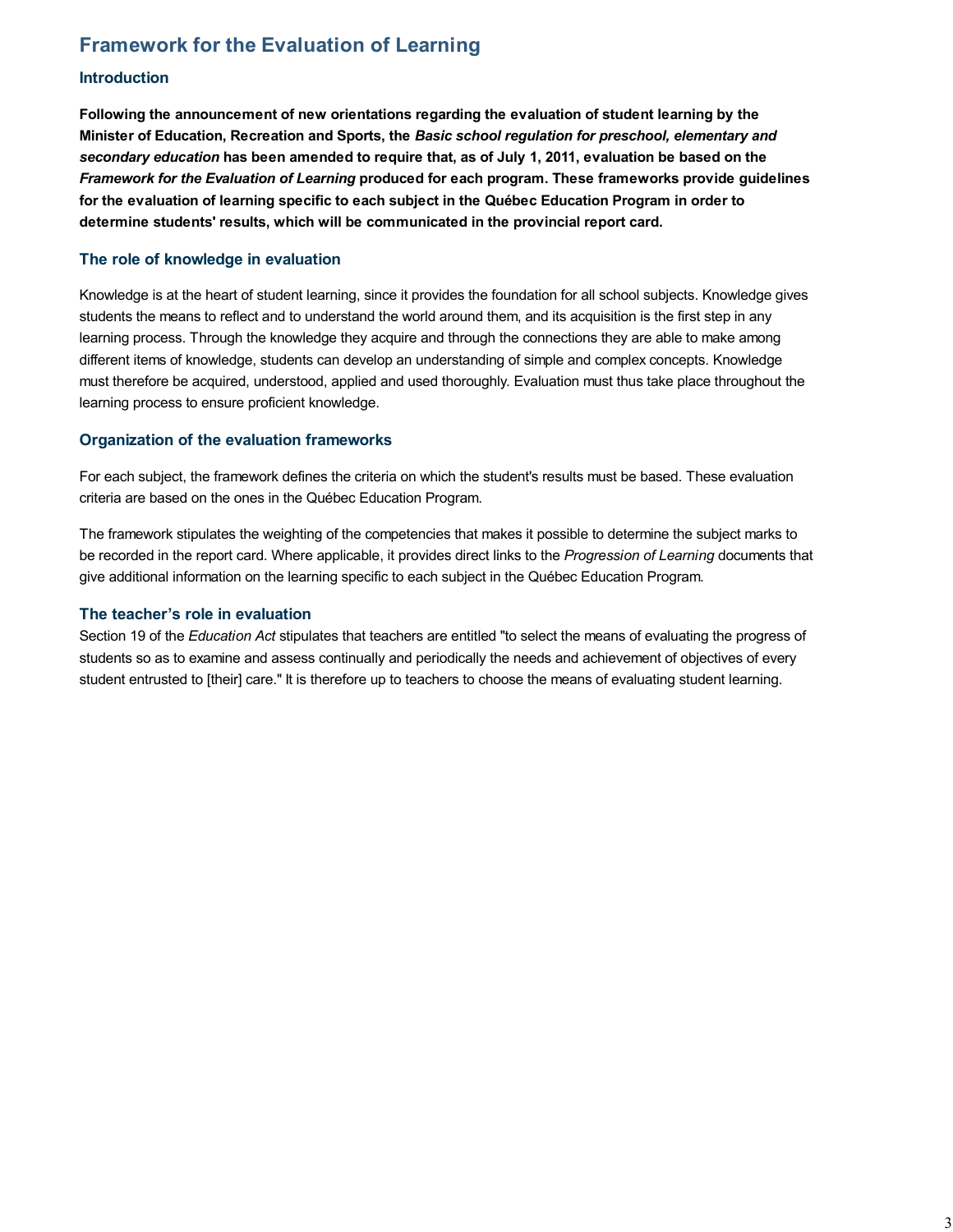*This arrow* indicates that the evaluation of learning involves a process of going back and forth between the acquisition of subject-specific knowledge and the understanding, application and use of this knowledge. Evaluation must thus take place throughout the learning process to ensure proficient knowledge*.*

Knowledge will be evaluated at specific times chosen by the teacher, who will determine the importance of the various dimensions to be evaluated in calculating the student's mark.

#### **To invent short scenes**



### **To appreciate dramatic works, personal productions and those of classmates 30%**

#### **Evaluation of Learning**